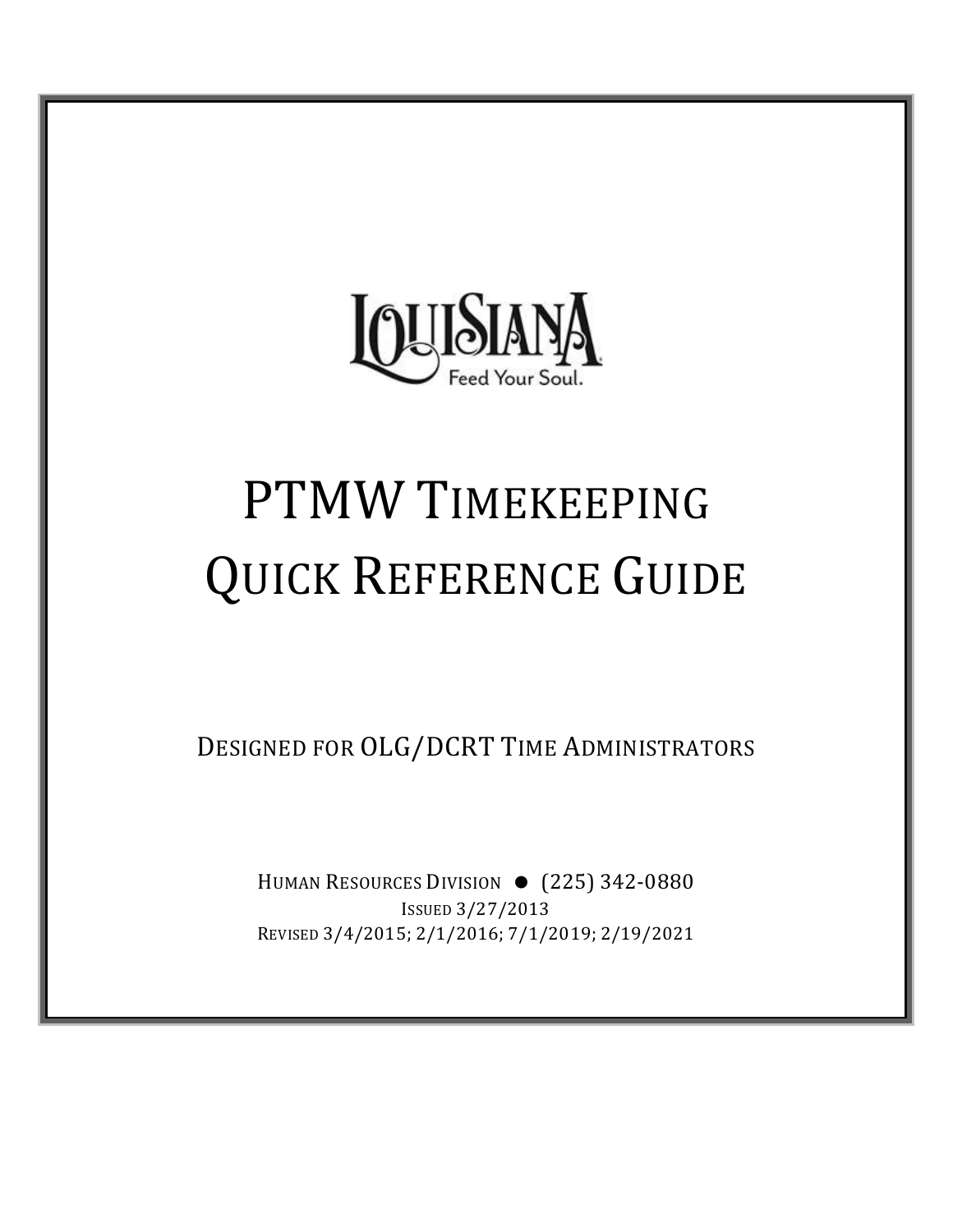**PRE‐REQUISITE TRAINING COURSES:** These courses must be completed prior to beginning time entry into the LaGov HCM system and/or PTMW.

- 1. LaGov HCM Basic Navigation web course designed to familiarize you with the LaGov HCM System and how to move within the system; and
- 2. LaGov HCM Basics of Time Administration web course designed to familiarize you with the PTMW process for logging in, creating employee lists, entering attendance and leave entries, etc. into the system

*Note: The above mentioned courses must be scheduled and taken directly through LEO. For assistance in registering and/or obtaining credit for course completion, contact Jeanice Clarke at (225) 342‐ 0880.*

# **PTMW FIRST TIME LOG ON**

**FIRST TIME LOG ON PROCESS:** Profile set up will appear during the first time log on only. Once established, this profile set up will never appear again.

 $\Box$  Log into the LaGov HCM system (using the same username and password as required for the LEO system). At home screen "SAP Easy Access – User menu for "Employee's Name", enter the transaction

code "PTMW" in the Command Field and then click

- The Profile Set up screen appears. Each field has ONLY one selection available. You **must** select the option in each field for PTMW to function correctly. You will use the following to establish your profile.
	- 1. Profile **– Z\_LA**
	- 2. Definition set – **SET\_US**
	- 3. Definition subset – **002**
- $\Box$  Click  $\bullet$  to validate the selections.
- $\Box$  Click  $\bigcircled{B}$  to execute the profile.

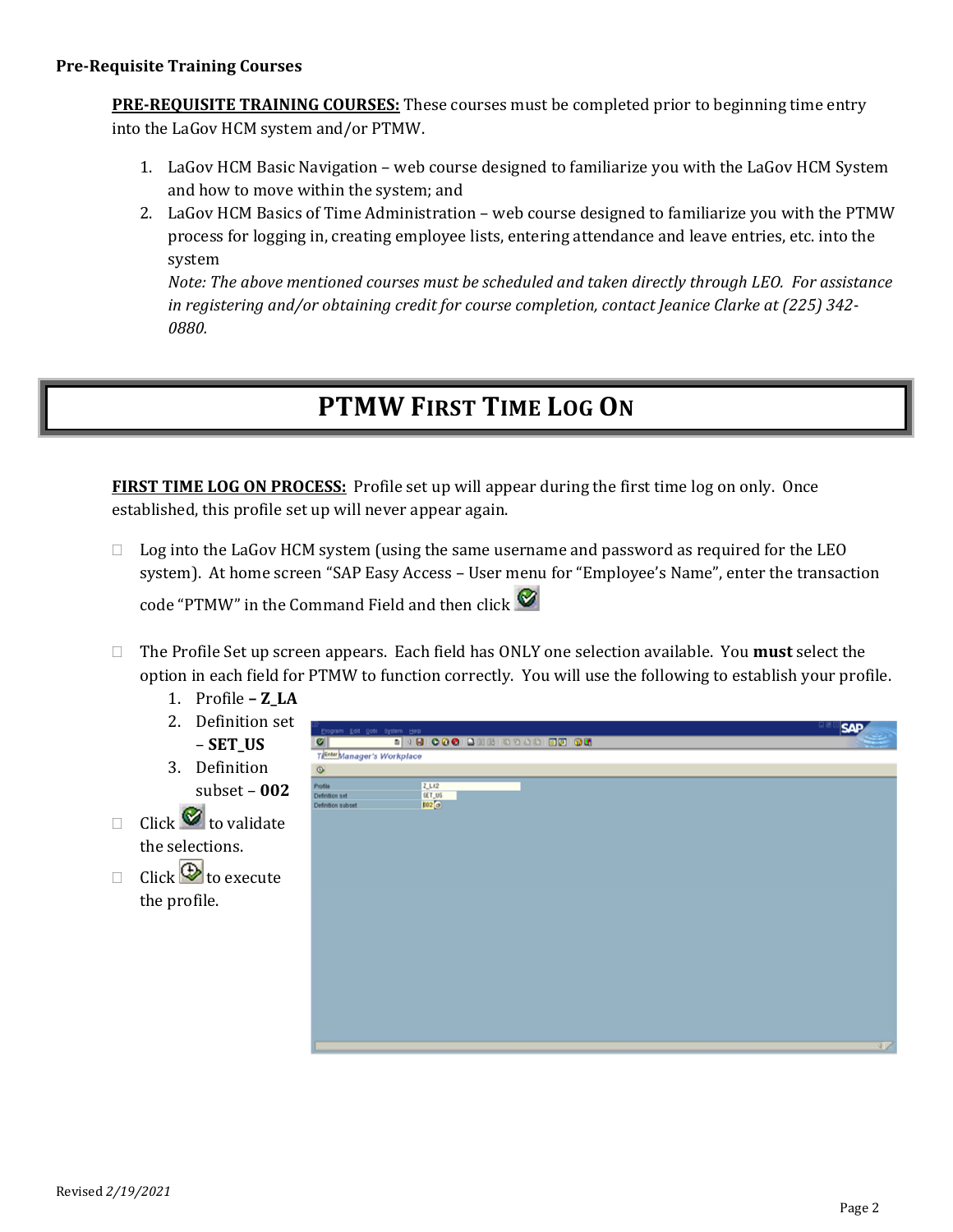# **PTMW – CREATE EMPLOYEE LISTS**

*Human Resources recommends timekeepers create two separate employee lists;*

- *Negative Time‐Entry List ‐ regular leave earning employees with a fixed work schedule; and*
- *Positive Time‐Entry List – wage and regular leave earning employees on a 24/7 work schedule*
- Click  $\left| \frac{\mathbf{G} \cdot \mathbf{G}}{\mathbf{G} \cdot \mathbf{G}} \right|$  to create your employee list.

| ø                                                                                                 | <b>1 4 8 6 6 6 8 10 11 12 13 13 14 15 16 17 18 18</b> |                                                    |
|---------------------------------------------------------------------------------------------------|-------------------------------------------------------|----------------------------------------------------|
| Maintain your own employee lists                                                                  |                                                       |                                                    |
| <b>10</b>                                                                                         |                                                       |                                                    |
| $\frac{1}{2}$ $\frac{1}{2}$ $\frac{1}{2}$ $\frac{1}{2}$ $\frac{1}{2}$ $\frac{1}{2}$ $\frac{1}{2}$ |                                                       | b<br>Reporting Period: Today                       |
| Field group/fields                                                                                | lue selecti                                           | ъ<br>Reporting set Unrestricted                    |
| C Key Fields                                                                                      |                                                       |                                                    |
| $\nabla$ $\Box$ Actions<br><b>not</b> Employment Status                                           | $\overline{\mathbf{r}}$                               | 06                                                 |
| Organizational Assignment                                                                         | 11                                                    | <b>TRITe</b> Field name<br>Option Value<br>Furt.   |
| not Personnel Area                                                                                | ø                                                     | रू<br>F Employment Status<br>$\Diamond$            |
| rett Administrator for Time Rd                                                                    | $\overline{a}$                                        | ₹<br>F Personnel Area<br>$\circ$                   |
| red Employee Time Manager                                                                         | $\boxtimes$                                           | <br>[+ Administrator for Time Recording<br>$\circ$ |
| no Personnel Number                                                                               | $\overline{\mathbf{z}}$                               | [+] Employee Time Management Status<br>$\circ$     |
| re <sup>nt</sup> Employee Oroup                                                                   | ø                                                     | F Personnel Number<br>$\circ$                      |
| <b>DE</b> Employee Subgroup<br>n <sup>o</sup> Personnel Subarea                                   | 232                                                   | F Employee Group<br>$\circ$                        |
| <b>nd</b> Cost Center                                                                             |                                                       | F Employee Subgroup<br>$\circ$                     |
| GO Organizational Unit                                                                            |                                                       | F Personnel Subarea<br>$\circ$                     |
| red Position                                                                                      | $\overline{v}$                                        | <b>F</b> Cost Center<br>$\circ$                    |
| dol. By                                                                                           | $\overline{\mathbf{z}}$                               | [+ Organizational Unit<br>$\circ$                  |
| Personal Data                                                                                     | $\overline{2}$                                        | F Position<br>$\circ$                              |
| E Last Name                                                                                       | ø                                                     | $F = 300$<br>$\circ$                               |
| <b>E</b> First Name                                                                               | $\overline{v}$                                        | <b>F</b> Last Name<br>$\circ$                      |
| <sup>17</sup> C Planned Working Time                                                              | $\overline{2}$                                        | <b>F</b> First Name<br>$\circ$                     |
| <b>DE</b> Work Schedule Rule                                                                      | $\overline{z}$                                        | [+] Work Schedule Rule<br>$\circ$                  |
| pl Pers Admin.                                                                                    | $\overline{\mathbf{w}}$                               | [+ Pers Admin.<br>$\circ$                          |
|                                                                                                   |                                                       | Eapty Gri III<br>m<br><b>Hit list</b>              |

- $\Box$  To set up your employee list, you will need to include the following choices from the Maintain your own employee lists screen
	- o Employment status Enter "3" for all active employees.
	- o Personnel Area Enter the four-digit agency number (e.g.: 0261)
	- o Administrator for Time Recording Enter your three-digit time administrator number
		- 001 Salaried Employees (*All agencies with exception of OSP Field sites*)
			- 002 Wage Employees
			- 003 Used by the Office of Tourism only
	- o Employee Time Management Status This is the time management status assigned to the employee (i.e. negative or positive time entry)
		- 1 Positive Time-Entry Employees
		- 9 Negative Time-Entry Employees
	- $\Box$  Click  $\Box$  Hit list to generate the employee list.

Click  $\Box$  to save your employee list.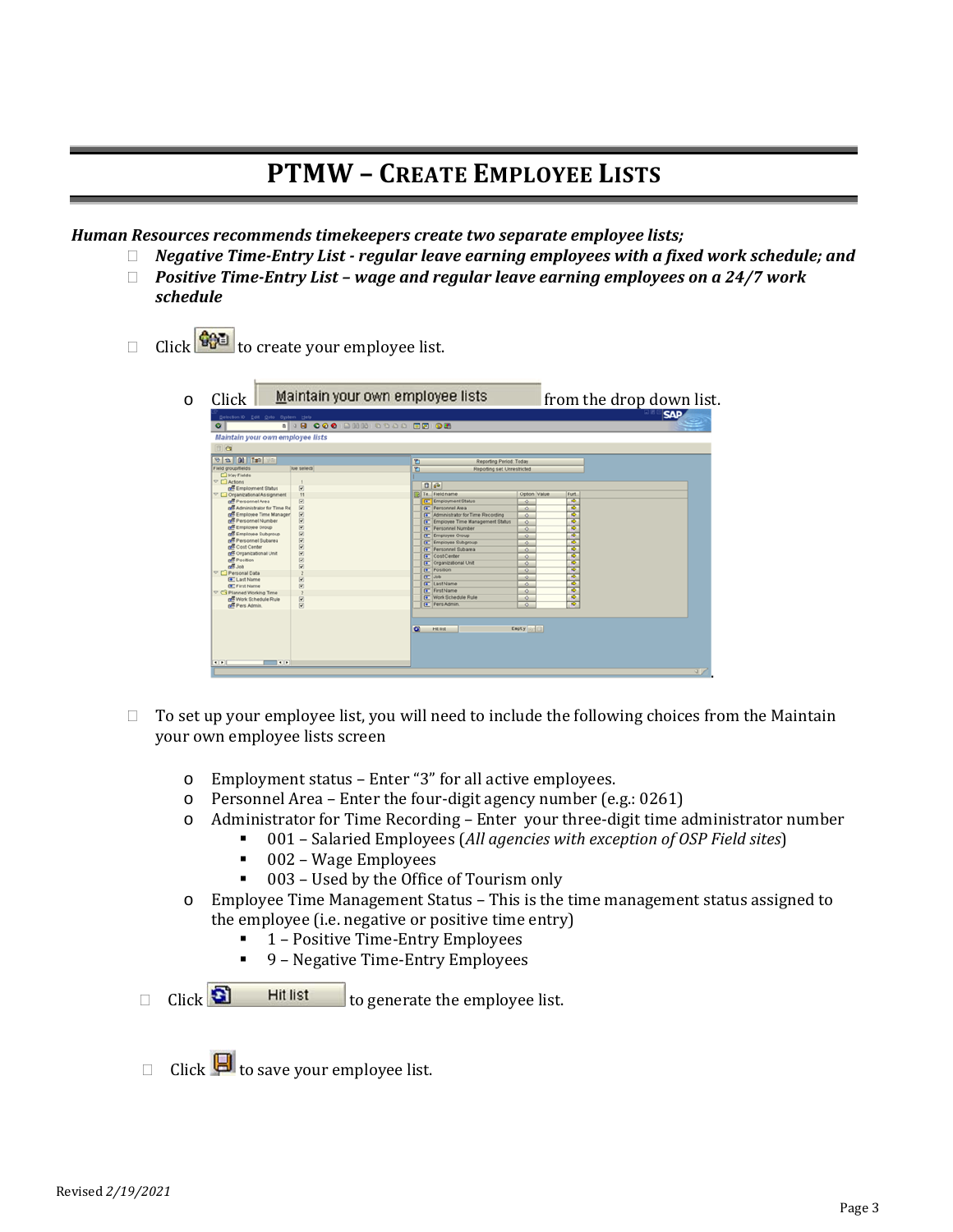| Save Selection ID |   |   |  |
|-------------------|---|---|--|
| Selection ID      |   | a |  |
| Selection text    | 区 |   |  |
| $\bullet$         |   |   |  |

- $\Box$  Selection ID Must begin with "Z" followed by a short description of your list (i.e. z0273 044 neg list)
- $\Box$  Selection text description of your list (i.e. 0273 044 negative list)
- $\Box$  Click  $\Box$  to save your list name.
- Click to return to the **Time Data Maintenance Multi‐day view**.
- Click  $\frac{1}{\sqrt{2}}$  to view the Employee List names.
- Click the **Employee List** you want to view.

| Time data Edit Ooto Utilities Settings Environment System Help      |                      |                        |                             |                         |                 |       |                     | 山岡区<br><b>SAP</b> |
|---------------------------------------------------------------------|----------------------|------------------------|-----------------------------|-------------------------|-----------------|-------|---------------------|-------------------|
| ø                                                                   |                      |                        |                             |                         |                 |       |                     |                   |
| Time Data Maintenance Multi-Back (F3) v - Angie-44 Accountant-44    |                      |                        |                             |                         |                 |       |                     |                   |
| Multi-dayview Multi-person view One-dayview Team View Q             |                      |                        |                             |                         |                 |       |                     |                   |
| 2010/11<br>2010/12                                                  |                      |                        |                             |                         | 2251            |       |                     |                   |
| WN 43 44 45 46 47 48 49 50 51<br>1 8 15 22 29 6 13 20<br>MO 25      | Employee             | Angle-44 Accountant-44 |                             |                         |                 |       |                     |                   |
| TU 26<br>2 9 16 23 30 7 14 21                                       |                      |                        |                             |                         |                 |       |                     |                   |
| 3 10 17 24 1 8 15 22<br><b>WE 27</b><br>TH 28<br>$25 - 2$<br>16, 23 | Employee data        |                        | <b>D001: Organizational</b> | $\hfill \Box$           |                 |       |                     |                   |
| 5 12 19 26 3 10 17 24<br>FR 29                                      | Time Data Calendar   |                        |                             |                         |                 |       |                     |                   |
| 6 13 20 27 4 11 18 25<br><b>SA</b> 30                               |                      |                        |                             |                         |                 |       |                     |                   |
| SU 31 7 14 21 28 5 12 19 26<br>$\bullet$<br>$\sqrt{1}$              | Iw. Date             | Durati ID ID text      |                             | F. Order<br>WBS element | Functional Area | Grant | α<br>Fund           |                   |
| <b>MIBRICE</b><br>200                                               | MO 11/22/2010        | 18.88 18HR 10 HR       |                             |                         |                 |       | $\blacksquare$<br>٠ |                   |
| 0273 044 negative L. First Name Pe.                                 |                      |                        |                             |                         |                 |       |                     |                   |
| $= 0273$                                                            | TU 11/23/2010        |                        |                             |                         |                 |       |                     |                   |
| Accountant-44 Angie-44<br>Arthur-44<br>Analyst-44                   |                      | 10.00 10HR 10HR        |                             |                         |                 |       |                     |                   |
| Clerk-44<br>Carla-44<br>Filer-44<br>Farah-44                        | <b>ME 11/24/2010</b> |                        |                             |                         |                 |       |                     |                   |
| Michael-44<br>Manager-44                                            |                      | 10.08 10HR 10HR        |                             |                         |                 |       |                     |                   |
| $StuS-44$<br>Stephanie-44<br>Tech-44<br>Tommy-44                    |                      |                        |                             |                         |                 |       |                     |                   |
|                                                                     | TH 11/25/2010        | 10.00 10HR 10HR        |                             |                         |                 |       |                     |                   |
|                                                                     |                      |                        |                             |                         |                 |       |                     |                   |
|                                                                     | FR 11/26/2010        |                        |                             |                         |                 |       |                     |                   |
|                                                                     |                      | OFF OFF                |                             |                         |                 |       |                     |                   |
|                                                                     | SA 11/27/2010        |                        |                             |                         |                 |       | ٠<br>٠              |                   |
|                                                                     |                      | $\bullet$              |                             |                         |                 |       | $\bullet$           |                   |
|                                                                     |                      |                        |                             |                         |                 |       |                     |                   |
|                                                                     |                      |                        | <b>CODAO DE A BAD</b>       |                         |                 |       |                     |                   |
| $\bullet$                                                           |                      |                        |                             |                         |                 |       |                     |                   |
|                                                                     |                      |                        |                             |                         |                 |       |                     | $\frac{1}{2}$     |

Click to return to the **SAP Easy Access** menu.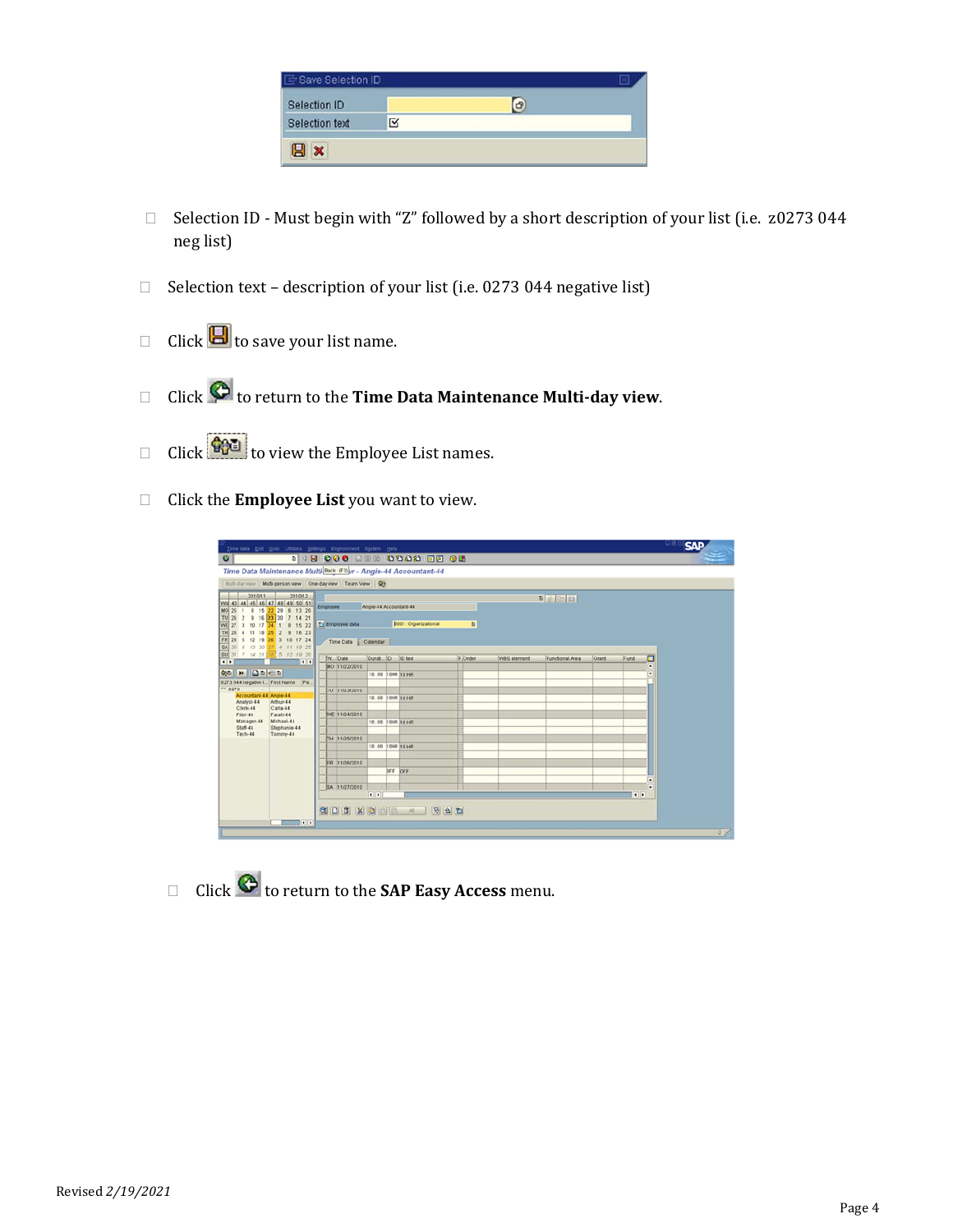# **STATUTORY HOLIDAYS**

Statutory holidays do not require an entry into the PTMW system for negative time-entry employees; however, the holiday **must** be entered for those **leave‐earning employees on a positive time (24/7) work schedule.**

OLG/DCRT observes holidays in accordance with Louisiana Revised Statute 1:55, along with any others which may be proclaimed at the discretion of the Governor. Statutory holidays include:

- New Year's Day
- Dr. Martin Luther King, Jr.'s Birthday
- Inauguration Day (every four years in the city of Baton Rouge)
- Mardi Gras Day
- Good Friday
- Independence Day
- Labor Day
- General Election Day (every two years\*)
- Veterans' Day
- Thanksgiving Day
- Christmas Day

Full-time employees required to work on a holiday which falls on a day within their regularly-scheduled workweek will be compensated in accordance with the Fair Labor Standards Act and Civil Service Rule 21.7 and 21.8, which provide overtime options for work on holidays. If any of these holidays falls on a weekend, the nearest weekday is generally proclaimed to be the holiday.

**\*General Election Day must be coded as LH since it only occurs as a holiday every two years.\***

# **DECLARED "PROCLAIMED" HOLIDAYS**

Declared/proclaimed holidays **do** require an entry into the PTMW system for negative and positive time-entry employees to receive the holiday.

OLG/DCRT observes holidays in accordance with Louisiana Revised Statute 1:55, along which may be proclaimed at the discretion of the Governor. Proclaimed holidays generally include:

- Memorial Day
- Acadiana Day (day after Thanksgiving)
- Christmas Eve
- New Year's Eve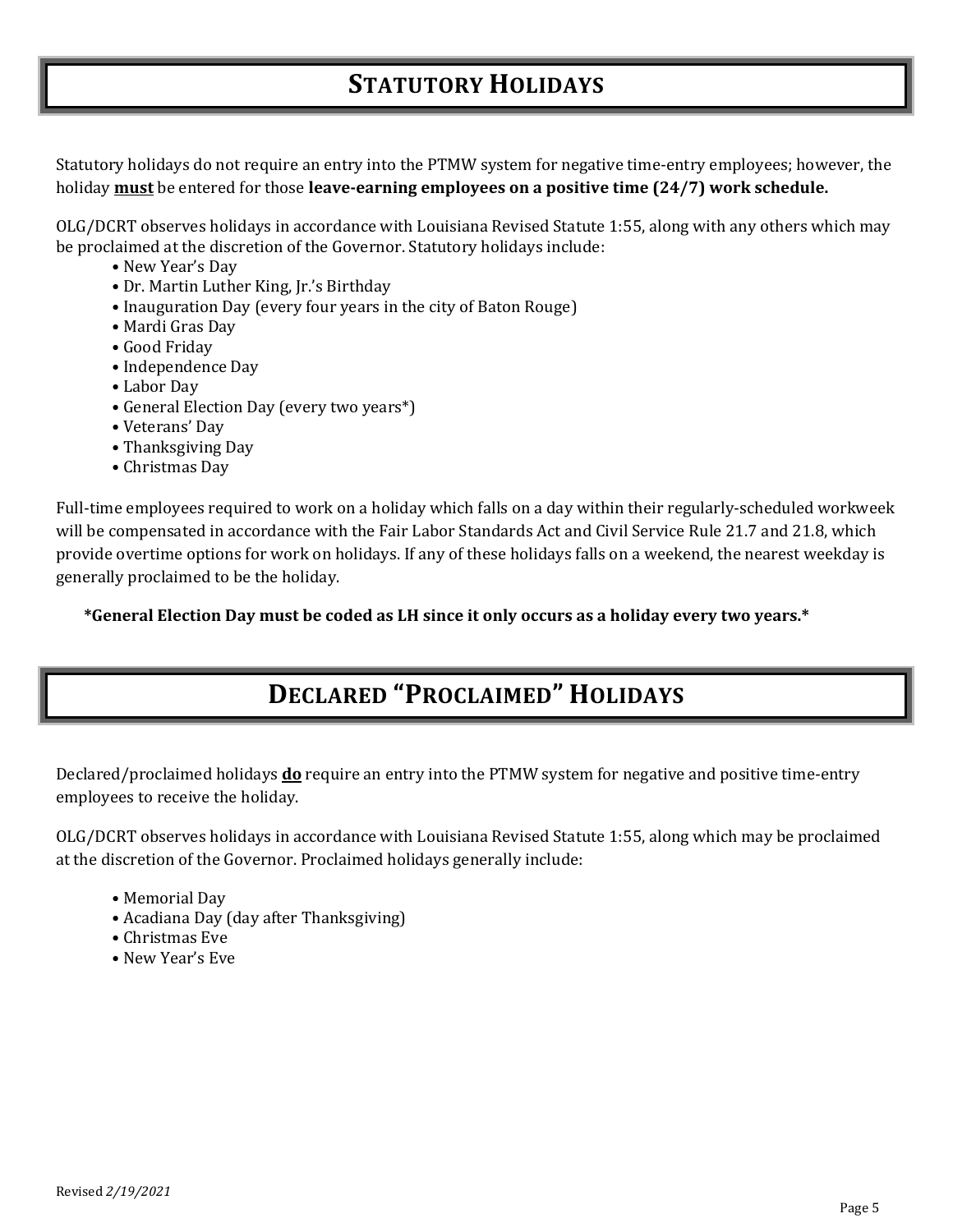# **ATTENDANCE CODES**

Regular attendance hours are required to be entered daily for all positive time-entry staff and special pay hours must be entered daily for negative time-entry staff earning on-call pay.

- **ZA01** Regular Attendance
- **ZWAE** Regular Attendance for *Classified WAE employees only\**
- **Z001** KT-Earned (System Calculated)
- **Z002** Overtime paid (System Calculated)
- **0062** On Call pay
- **ZARG** Regular Attendance for **Students employees only**

classified WAE employees require HR to input an attendance code to cover the 12-month period of 1245\* hours before the timekeeper enters time on the employee. ALL time entries for a Classified WAE employee will *be coded as ZWAE only.*

# **LEAVE CODES**

There are various types of leave (paid and unpaid) available to eligible OLG/DCRT employees, including but not limited to: annual, sick, compensatory leave, leave without pay, funeral leave, military leave, etc.

# **A. LEAVE FOR WHICH SPECIAL QUOTAS ARE REQUIRED:**

## HR will be responsible for creating the quota for these types of leave before you may enter time under **these codes**.

# **1. Family and Medical Leave Act (FMLA) (PPM #13)**

The Family and Medical Leave Act (FMLA) requires that eligible employees be provided up to 12 weeks (480 hours) of job-protected time off for certain family and medical reasons. The time off is paid leave when an employee has sick, annual or compensatory leave hours available, as applicable. Otherwise, it is unpaid leave. Specific items covered are birth; adoption; placement of a child; care for an employee's parent, child or spouse with a serious health condition; or an employee's own serious health condition. Leave for military caregivers (up to 26 weeks) and for qualifying exigencies experienced by military families (ranging from 5 days to 12 weeks) are also available to qualified employees.

# **Family and Medical Leave Codes:**

## NOTE: FMLB and/or FMLW must be entered daily with the leave code for the quota to be sufficiently **reduced.**

- **LBFM** leave taken from an employee's sick leave balances to be used for an individual's own serious health condition
- **LAFM** leave taken from an employee's compensatory and/or annual balances to be used for a family member's serious health condition
- **LWFM –** Leave without pay when an employee has exhausted all forms of accrued leave
- **FMLB –** deducts from the 480 hours quota should be used for all leave entries under FMLA
- **FMLM** deducts from the military caregiver quota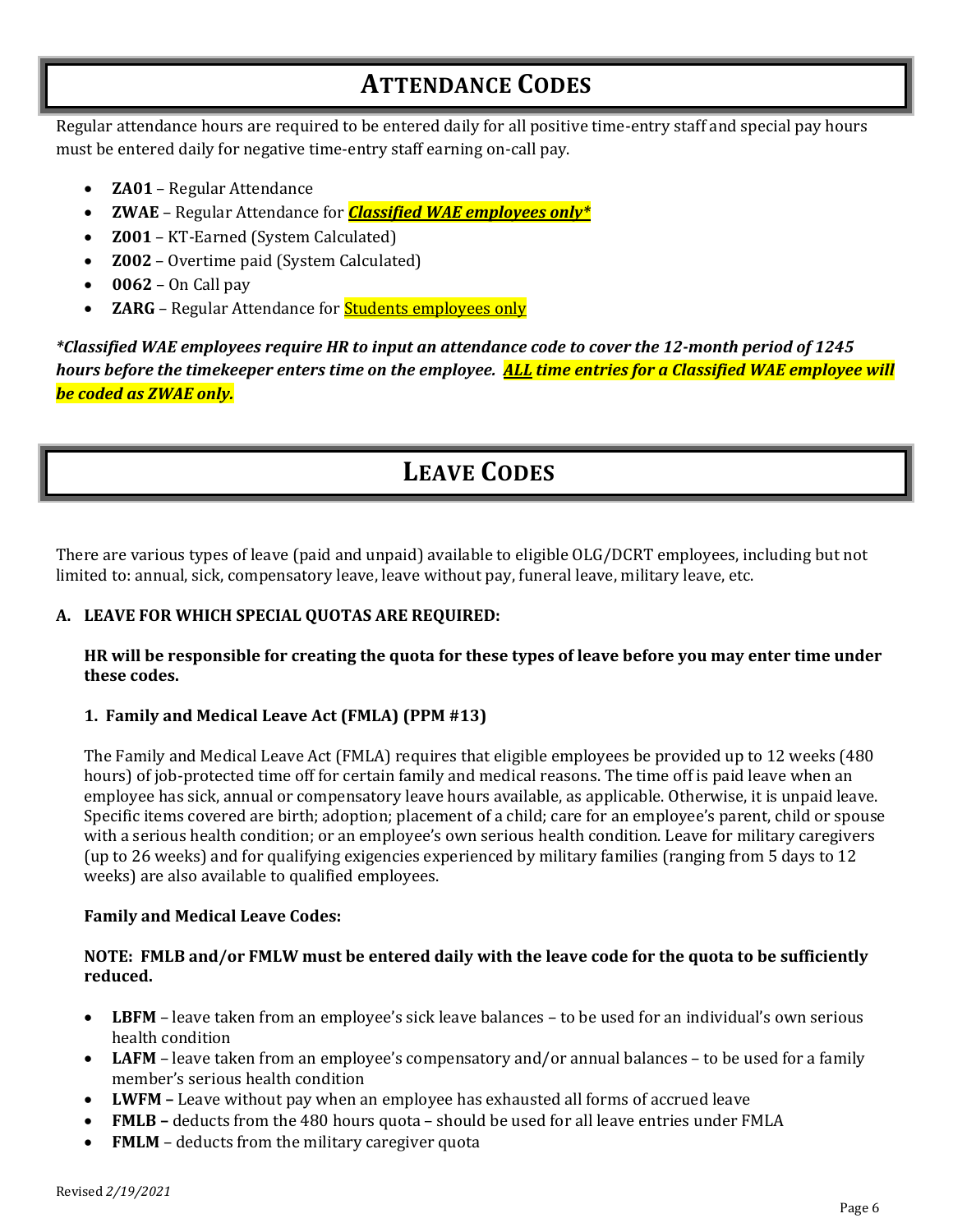## **2. Crisis Leave (PPM #29)**

Crisis leave is a pool of annual leave donated by OLG/DCRT employees that may be used by eligible employees who cannot work because of a catastrophic illness or injury to themselves or an eligible family member. The program is designed to assist employees who have insufficient appropriate paid leave to use during the crisis period. In accordance with Civil Service Rules, an employee utilizing crisis leave may only earn 75% of their regular wages. Therefore, when keying crisis leave, a timekeeper must prorate the leave hours in order to comply with this restriction. For example, if an employee's work schedule includes 8-hour days, the timekeeper must reduce the crisis leave entry to be 6 hours per day (8 hours x 0.75 prorated).

## **Crisis Leave Code:**

**LCRI –** 75% of normal pay = 6 hours daily for a normal 8-hr workday

## **3. Educational Leave (PPM #37)**

In accordance with Civil Service Rule 11.24, educational leave with pay may be granted an employee for a maximum of thirty (30) calendar days in one calendar year if the employee is taking a course of instruction that is pertinent to the work performed by him/her for the Department.

## **Educational Leave Code:**

- **LEJR** Educational leave job related
- **LEMA –** Educational Leave Mandated

#### **4. Leave for Military Purposes**

In accordance with Civil Service Rule 11.26, an employee may be granted military leave without loss of pay or accumulated leave when members of a Reserve Component of the Armed Forces of the United States are called to duty for military purposes, and to members of National Guard Units which are called to active duty as a result of a non-local or non-state emergency.

- a) Provided they give advance notice, employees serving on job appointment, probationary or permanent status, shall be entitled to military leave with pay.
- b) No advance notice is required when such notice is either precluded by military necessity, or otherwise impossible or unreasonable.
- c) Maximum military leave with pay for military purposes is 15 working days per calendar year.

#### **Military Leave Codes:**

- **LMAL –** Military Active Leave
- **LMPE –** Military Physical Exam
- **LMTL** Military Training Leave (limited to 15 working days)
- **LWM** Military Leave w/o pay

#### **5. Leave during Investigation**

In accordance with Civil Service Rule 12.10(b), a suspension pending investigation must be with pay and cannot exceed 260 work hours. This code should not be utilized unless specifically directed to do so by the HR Director or HR Manager.

#### **Suspension Leave Code: LI –** Suspended with pay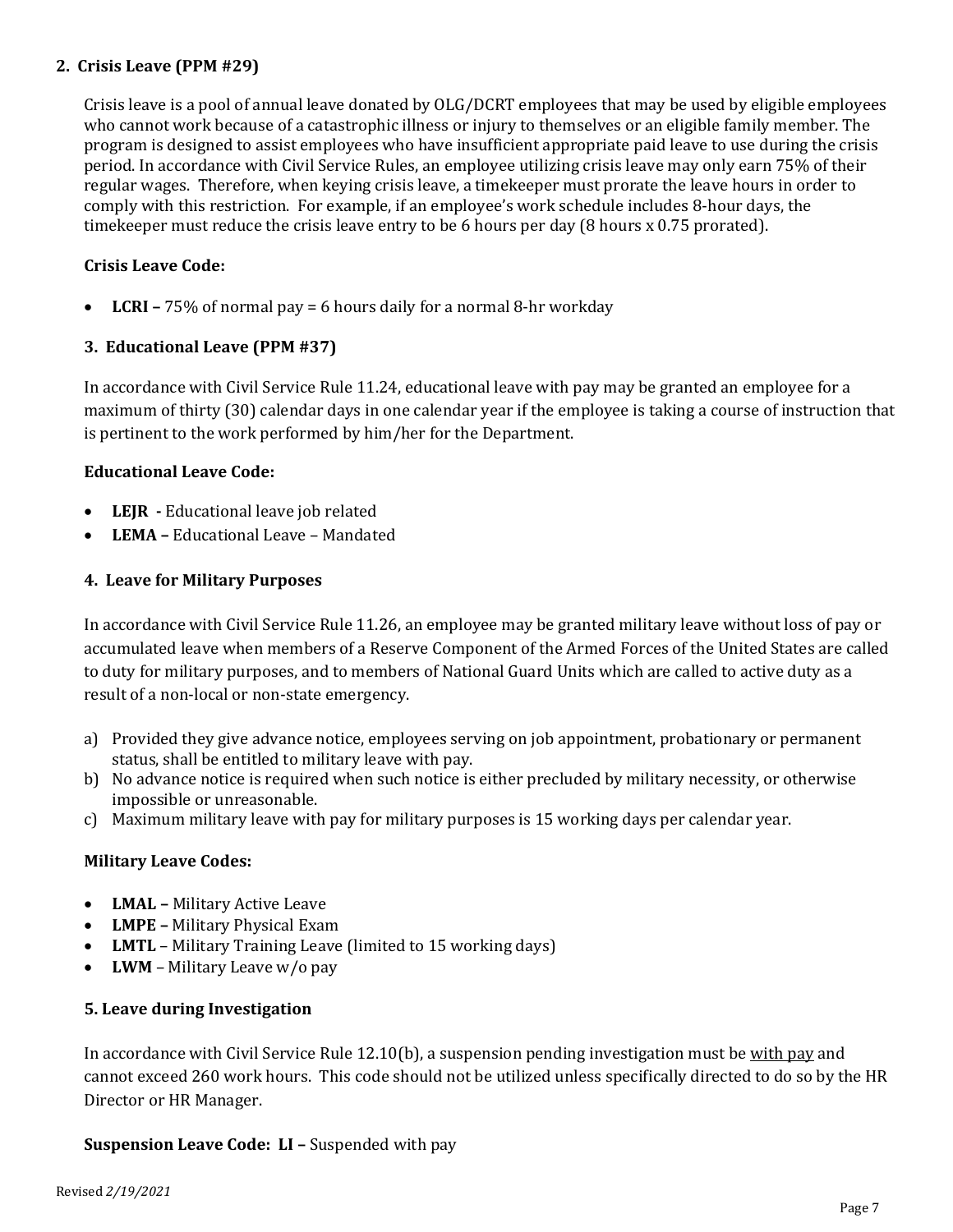#### **B. LEAVE FOR WHICH NO SPECIAL QUOTAS ARE REQUIRED:**

# **There are no quotas established for the below types of leave; therefore, you may enter the appropriate leave code without HR having to input a quota.**

## **6. Holiday** Leave

Delegated/proclaimed holidays must have a leave code entered daily for both positive and negative time entry staff in order to receive pay for the holiday. If an employee is required by the Appointing Authority to work on an official and/or proclaimed holiday, he/she shall be entitled to compensatory leave or overtime pay for hours worked on this day.

If a holiday falls on an employee's regular day off, the employee would receive another day as a designated holiday. **Please note**: **Designated holidays must touch either side of the holiday and be the first working day preceding and/or following a holiday.**

If a holiday falls on an employee's regular scheduled workday, the employee is not eligible to receive another day as a designated holiday. **Please note: The employee would receive holiday pay and k‐time for hours worked on the holiday.**

## **Holiday Leave Codes:**

- **LH** Holiday
- **LHDH –** Designated Holiday

If an employee is on scheduled FMLA leave during a holiday, then the FMLB or FMLM code must also be **entered** in addition to the leave code so that the quota is sufficiently reduced for hours not worked due to the holiday.

#### **7. Funeral Leave**

Funeral leave is applicable to probationary or permanent employees only and is not applicable to employees on temporary appointments (i.e.: job appointment, classified WAE, and unclassified temporary).

In accordance with Civil Service Rule 11.23.1, funeral leave with pay may be granted an employee for a maximum not to exceed two (2) consecutive workdays to make arrangements or attend the funeral or memorial services of a parent, step-parent, child, step-child, brother, step-brother, sister, step-sister, spouse, mother-in-law, father-in-law, grandparent or grandchild.

In the event of the death of an employee, the Appointing Authority may authorize an employee or employees to attend funeral/memorial services as a representative of OLG/DCRT without loss of pay or use of leave.

The supervisor may require an employee requesting funeral leave to provide proof or documentation of his/her relationship to the deceased.

#### **Funeral Leave Code:**

**LF –** Funeral Leave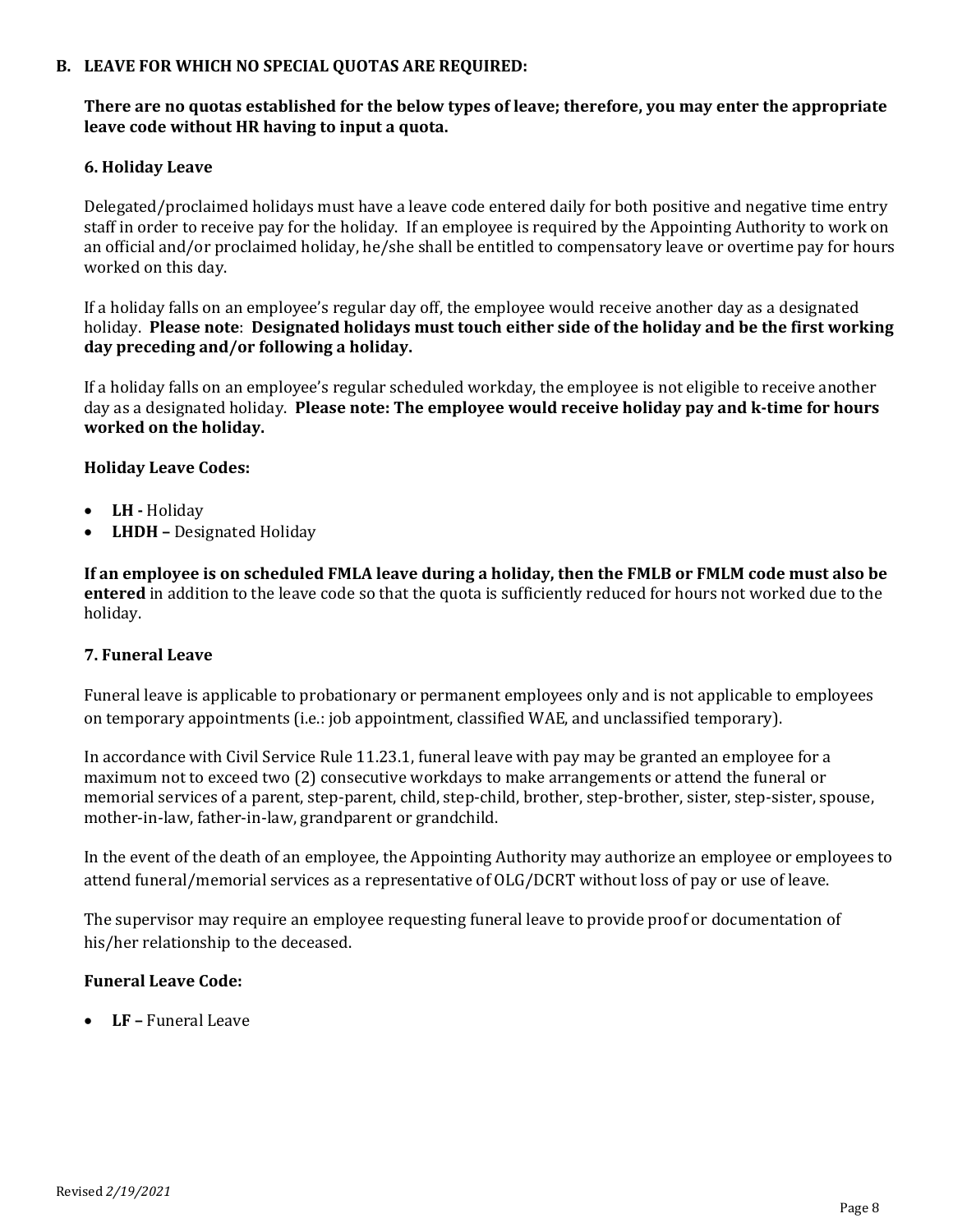## **8. Leave for Jury Duty or Court Appearance**

In accordance with Civil Service Rule 11.23, an employee serving with job appointment, probationary or permanent status shall be given time off without loss of pay, annual leave, or sick leave when called to serve on jury duty; and when summoned to appear as a witness before a court, grand jury, or other public body or commission, provided that for purposes of this Subsection a plaintiff or defendant shall not be considered a witness, nor shall this Subsection apply to an employee summoned as a witness as a result of employment other than State employment.

# **LEAVE CODES FOR JURY DUTY OR COURT APPEARANCE:**

**LJ**- Leave for court

# **9. Leave under Act of God or Local Conditions**

In accordance with Civil Service Rule 11.23(g) an employee may be granted special leave without loss of pay or accumulated leave when the appointing authority determines that because of local conditions or celebrations it is impracticable for his employees in such locality to work.

# **Leave Codes:**

- **LSAG** Special Leave Act of God
- LSOC Special Leave Office Closure

## **10. Leave without Pay**

In accordance with Civil Service Rule 11.27, an appointing authority may grant a leave of absence without pay to an employee, provided that such leave shall not prolong the period of the employee's appointment and/or the employee has exhausted all accumulated leave and is unable to perform the essential duties of his/her position.

# **Leave Codes:**

- **LW –** Leave without pay
- **LWLB –** LWOP in lieu of sick
- **LWFM –** FMLA unpaid
- **LWM** Military leave without pay

# **11. Leave during Investigation and/or Suspension**

In accordance with Civil Service Rule 12.10, an appointing authority may suspend a permanent employee who is suspected of conduct that, if confirmed, would warrant discipline or removal and the employee's continued presence at work during the investigation and subsequent administrative proceeding would be contrary to the best interests of state service.

# **Leave Codes:**

**LILW** - Suspended without pay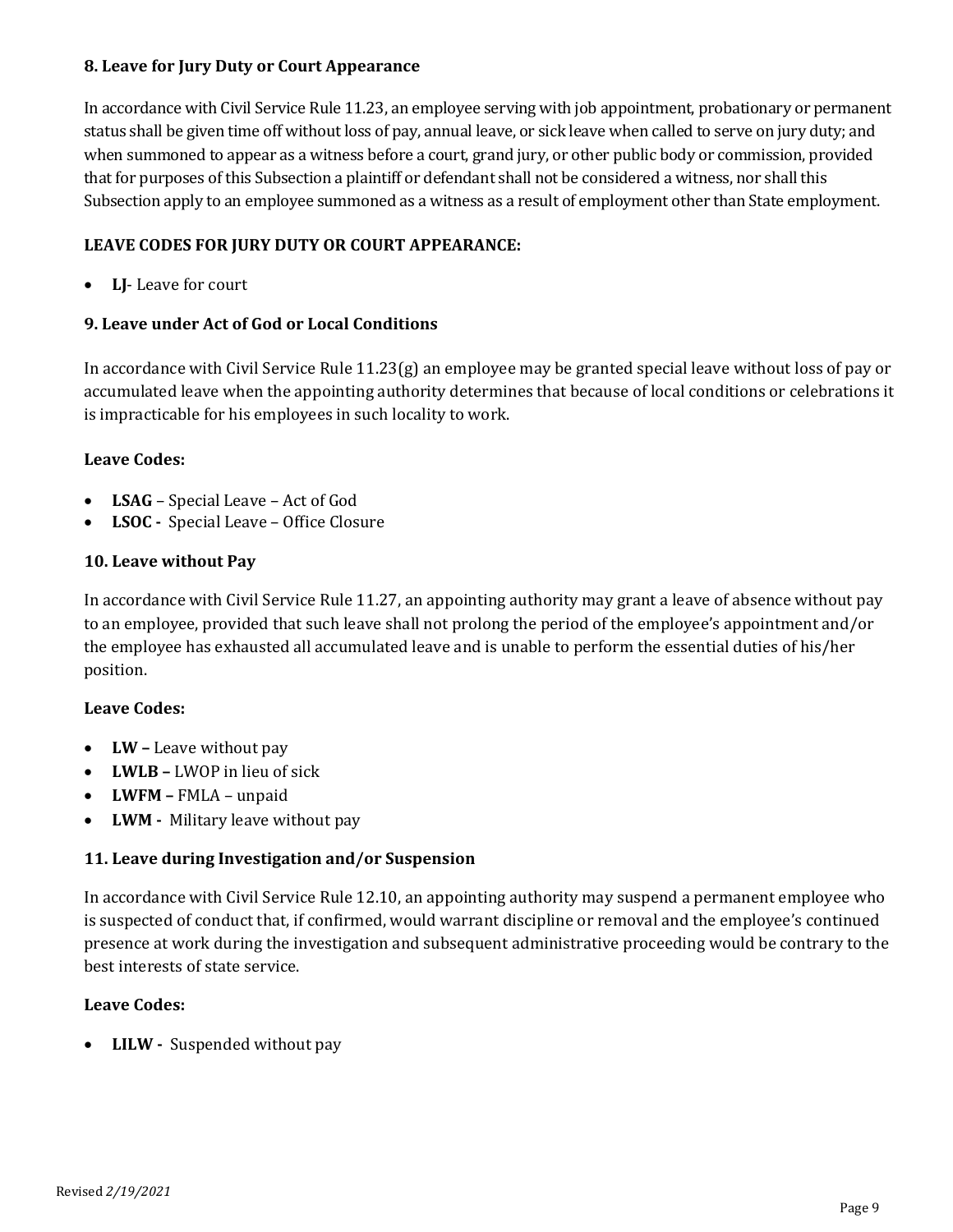# **A. Payroll Calendar**

## *When can I enter payroll?*

Timekeepers may enter payroll for week one of the pay period no earlier than the first Thursday of the pay period. Payroll for week two of the pay period should be entered no earlier than the second Thursday of the pay period. Timekeepers may only make entries on future dates in an employee's time file for the second weekend of the pay period. Projected time for future dates (weekends) may be entered no earlier than the second Thursday of the pay period. This means that payroll should only be entered on Thursday or Friday, making any necessary corrections on the following Monday. Exceptions to this procedure may only be granted by the Human Resources Division (HR) and will be approved on a case-by-case basis. *Note: when the close of pay period coincides with a holiday, HR will provide guidance on the proper payroll entry date well in advance of the payroll deadline.*

HR urges timekeepers to ensure that any necessary changes are made to the employee's time file no later than 12:00 PM (noon) on the Monday following the close of the pay period.

## *Who will enter my time if I am out of the office on payroll close or the following Monday?*

When a timekeeper knows in advance that they will not be in the office for payroll entry dates, they should make arrangements for the backup timekeeper to enter the site's payroll. A complete list of timekeepers and their backups is found on pages 12 and 13.

## *How should I submit a PPA?*

You may scan and email the PPA to the HR analyst in charge of PPA entries or fax it to the HR Division at (225) 342- 7928. These are the two preferred methods of submission as they expedite the entry of the adjustment and help to avoid potential errors associated with payroll adjustments. It is not necessary to mail an original copy.

# **B. Holidays**

#### *Who is eligible for paid holidays?*

Leave-earning employees receive paid holidays.

# *Do I have to manually enter holidays for all employees?*

*(See Section 6 on page 8.)*

#### *How do I enter time if a leave‐earning employee works on a holiday?*

When an employee works on a holiday, there will be two entries to their time file for that day:

- 1. Enter the holiday in accordance with the employee's work schedule.
- 2. Enter the hours the employee actually worked as k-time.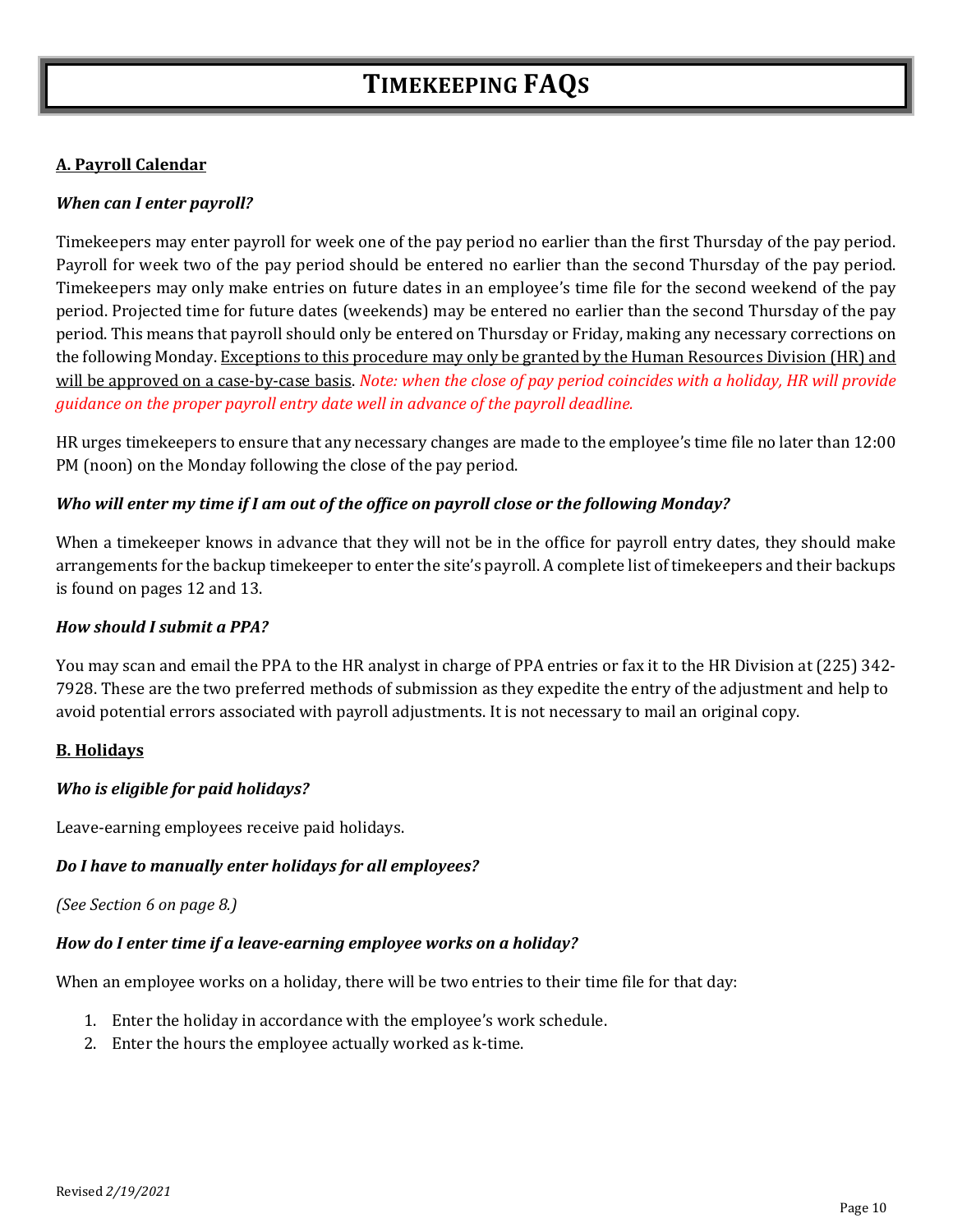Example: The employee below worked 8 hours on a holiday. The first entry (8.0 LH) represents the paid holiday. The *second entry (8.0 Z001) represents the hours actually worked on the holiday.*

| TU 03/04/2014 |  |                               |
|---------------|--|-------------------------------|
|               |  | 24.00 24HR 24HOUR/7DAY        |
|               |  | 8.00 LH HOITDAY               |
|               |  | 8.00 Z001 K-EARNED (SYS CALC) |

# *What if a holiday falls on an employee's regularly scheduled day off?*

If a holiday falls on the employee's regularly scheduled day off, they will receive a designated holiday on the closest working day (before or after) touching the holiday.

Example 1: The employee normally works Monday through Thursday. A holiday fell on a Friday, which is her regularly scheduled day off. She would receive the closest workday before or after her scheduled day off as a designated holiday. *In this example, she will receive the Thursday before the holiday as her designated holiday.* 

| TH 03/28/2013 |     |                               |
|---------------|-----|-------------------------------|
|               |     | 10.00 10DY 10 HR DAY          |
|               |     | 10.00 LHDH DESIGNATED HOLIDAY |
|               |     |                               |
| FR 03/29/2013 |     |                               |
|               | OFF | <b>OFF</b>                    |
|               |     |                               |

Example 2: If she worked on her designated holiday, she would receive k-time for the hours worked.

|    | TH 03/28/2013 |     |                               |
|----|---------------|-----|-------------------------------|
|    |               |     | 10.00 10DY 10 HR DAY          |
|    |               |     | 10.00 LHDH DESIGNATED HOLIDAY |
|    |               |     | 5.00 Z001 K-EARNED (SYS CALC) |
|    |               |     |                               |
| FR | 03/29/2013    |     |                               |
|    |               | OFF | <b>OFF</b>                    |
|    |               |     |                               |

#### **C. Auditing**

#### *When do I need to run the time entry audit report (ZT02)?*

The time entry audit report (ZT02) should be run and printed no later than 3:00 PM on payroll Monday.

#### *Who should audit the time entries?*

The timekeeper's supervisor or a proper designee who does not have time entry security clearance must review the time entry audit report (ZT02). All audit reports must be signed and dated by the person who audited them.

#### **D. Time Entries for Timekeepers**

#### *Can a timekeeper enter time into their own time file?*

Under no circumstances should a timekeeper make payroll entries into their own time file. If a backup timekeeper is not available to make the entries, the timekeeper should contact HR at (225) 342-0880 to make appropriate arrangements.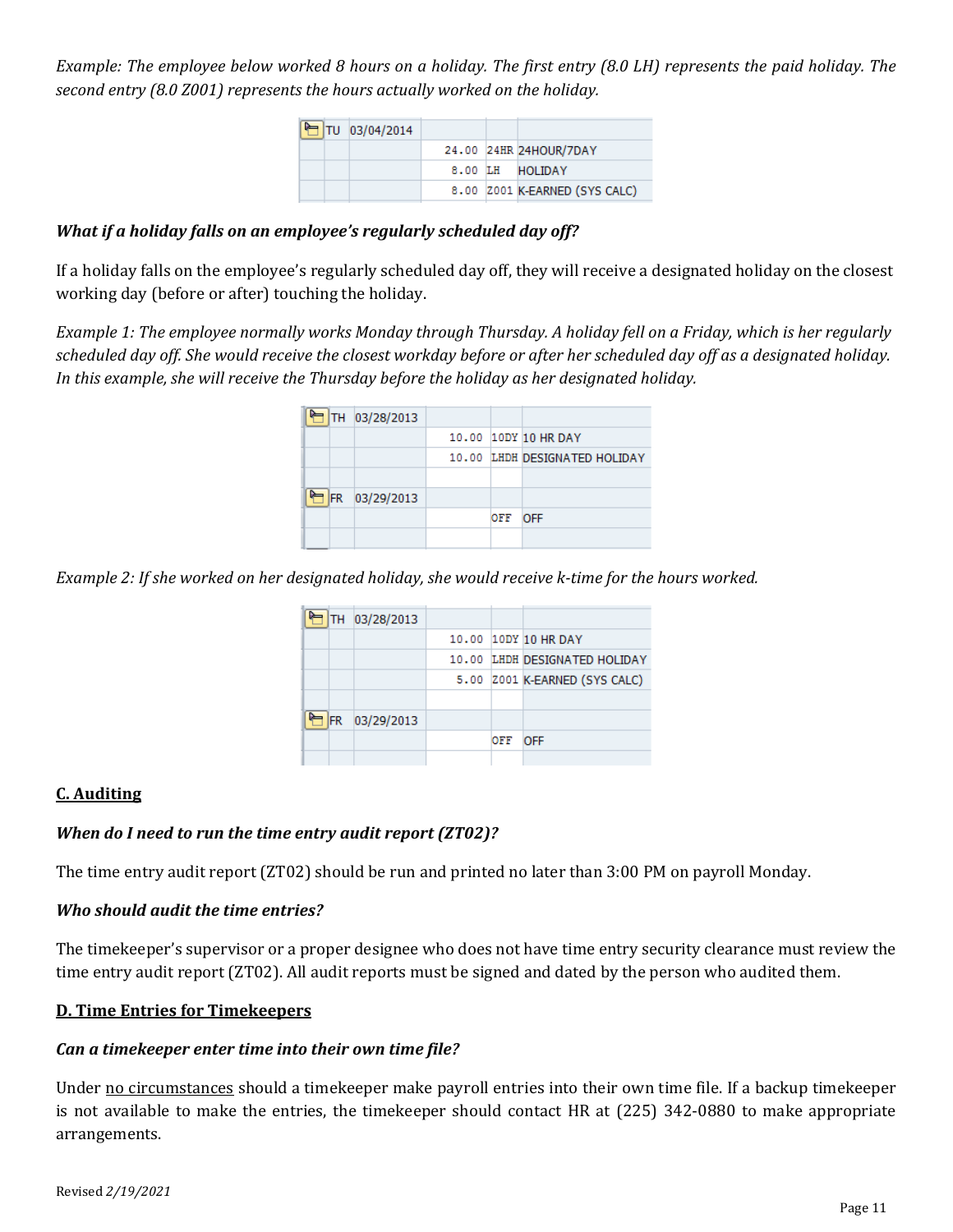# **AGENCY TIMEKEEPERS**

| <b>AGENCY</b>                    | <b>TIME ADMIN#</b> | <b>PRIMARY</b>          | <b>BACK-UP</b>          | <b>HR CONTACT</b>    |
|----------------------------------|--------------------|-------------------------|-------------------------|----------------------|
| OLG / OS                         | 001 = SALARIED     | <b>AMIE BURIEGE</b>     | <b>NATALIE FAULK</b>    | <b>ALYSON BAUER</b>  |
|                                  | $002 = WAGE$       |                         |                         |                      |
| OSM / OT (BR) * Certain staff    | $001 = ALL EMP$ .  | <b>AMIE BURIEGE</b>     | <b>NATALIE FAULK</b>    | <b>TERRI RUSSELL</b> |
|                                  |                    |                         |                         |                      |
| OLG / Volunteer LA               | $001 = SALARIED$   | <b>JAWONNA MASON</b>    | <b>NATALIE FAULK</b>    | <b>ALYSON BAUER</b>  |
|                                  |                    |                         |                         |                      |
| <b>AGENCY</b>                    | <b>TIME ADMIN</b>  | <b>PRIMARY</b>          | <b>BACK-UP</b>          | <b>HR CONTACT</b>    |
| OS / Seafood Promotion &         | $004 = ALL EMP$    | <b>AMIE BURIEGE</b>     | <b>NATALIE FAULK</b>    | <b>ALYSON BAUER</b>  |
| <b>Marketing Board</b>           |                    |                         |                         |                      |
|                                  |                    |                         |                         |                      |
| OMF / Fiscal, IS, Undersecretary | $001 = SALARIED$   | <b>DANA NAQUIN</b>      | <b>NATALIE FAULK</b>    | <b>ALYSON BAUER</b>  |
|                                  | $002 = WAGE$       |                         |                         |                      |
| OMF / HR                         | $001 = SALARIED$   | <b>NATALIE FAULK</b>    | <b>JONATHAN JOHNSON</b> | <b>ALYSON BAUER</b>  |
|                                  | $002 = WAGE$       |                         |                         |                      |
| <b>AGENCY</b>                    | <b>TIME ADMIN</b>  | <b>PRIMARY</b>          | <b>BACK-UP</b>          | <b>HR CONTACT</b>    |
| OSL                              | $001 = SALARIED$   | <b>KATIE MCCLELLAND</b> | <b>TRACY LEDOUX</b>     | <b>TERRI RUSSELL</b> |
|                                  | $002 = WAGE$       |                         |                         |                      |
| <b>AGENCY</b>                    | <b>TIME ADMIN</b>  | <b>PRIMARY</b>          | <b>BACK-UP</b>          | <b>HR CONTACT</b>    |
| <b>OSM</b>                       | 001                | <b>APRIL AMERSON</b>    | YVONNE MACK             | <b>TERRI RUSSELL</b> |
|                                  |                    |                         |                         |                      |
| <b>AGENCY</b>                    | <b>TIME ADMIN</b>  | <b>PRIMARY</b>          | <b>BACK-UP</b>          | <b>HR CONTACT</b>    |
| OSP-ADMIN. (non-wage)            | 001                | <b>NATALIE FAULK</b>    | <b>JONATHAN JOHNSON</b> | <b>ALYSON BAUER</b>  |
| OSP-ADMIN. (wage)                | 002                | <b>NATALIE FAULK</b>    | <b>JONATHAN JOHNSON</b> | <b>ALYSON BAUER</b>  |
| OSP-LOOP-BATON ROUGE             | 002                | <b>NATALIE FAULK</b>    | JONATHAN JOHNSON        | <b>ALYSON BAUER</b>  |
| <b>AGENCY</b>                    | <b>TIME ADM</b>    | <b>PRIMARY</b>          | <b>BACK-UP</b>          | <b>HR CONTACT</b>    |
| <b>OCD</b>                       | $001 = SALARIED$   | <b>LATOYA DOTSON</b>    | <b>SHIRLEY LANG</b>     | <b>TERRI RUSSELL</b> |
|                                  | $002 = WAGE$       |                         |                         |                      |
| <b>AGENCY</b>                    | <b>TIME ADM</b>    | <b>PRIMARY</b>          | <b>BACK-UP</b>          | <b>HR CONTACT</b>    |
| $OT - ADM$                       | 001                | <b>DELINDA JOSEPH</b>   | <b>JASON MILLER</b>     | <b>TERRI RUSSELL</b> |
| OT-SOUTHERN REGION               | 002                | <b>JACKI GIESEY</b>     | <b>JASON MILLER</b>     | <b>TERRI RUSSELL</b> |
| OT - NORTHERN REGION             | 003                | <b>JACKI GIESEY</b>     | <b>JASON MILLER</b>     | <b>TERRI RUSSELL</b> |